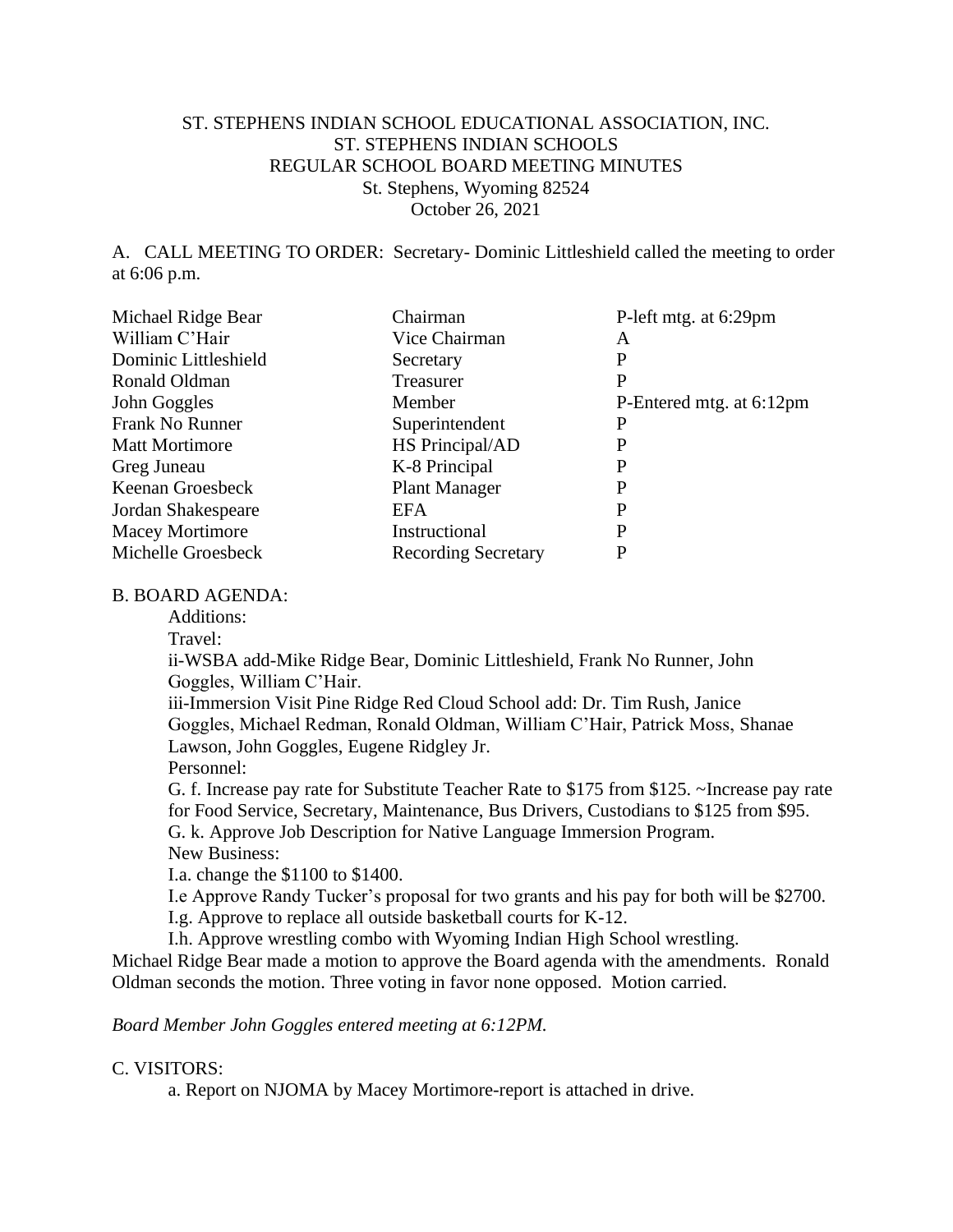#### D. CONSENT AGENDA:

- a. Approved Regular Minutes for September 28,2021.
- b. Administrative Reports
	- i. Superintendent -Frank No Runner
	- ii. Matt Mortimore-HS Principal/AD
	- iii. Greg Juneau-K-8 Principal
	- iv. Plant Manager-Keenan Groesbeck
	- v. EFA-Jordan Shakespeare
	- vi. Instructional-Macey Mortimore
- c. Staff Travel in/out State
	- i. Board work session Dec. 9-12, 2021, Billings

Montana. Frank No Runner, Pattee Bement, Greg Juneau, Matt & Macey Mortimore, Keenan & Michelle Groesbeck, Robin St. Clair, Jasmine Bowstring, Shelli Littleshield and Belem Montoya.

ii. WSBA Annual Conference- Nov. 17-19, 2021 Casper Ramkota Hotel and Conference Center Mike Ridge Bear, Dominic Littleshield, Frank No Runner, John Goggles and William C'Hair.

iii. Immersion Visit- Nov. 14-17, 2021 Pine Ridge Red Cloud School- Dr. Tim Rush, Janice Goggles, Michael Redman, Ronald Oldman, William C'Hair, Patrick Moss, Shanae Lawson, John Goggles and Eugene Ridgley Jr.

d. Student Travel in/out State

Approved Minutes, Travel & Administrative Reports Ronald Oldman made a motion to approve the consent agenda. Michael Ridge Bear seconds the motion. four voting in favor none opposed. Motion carried

## E. FINANCE:

1. Approved School bills in the amount of \$63,012.18 check # 9086-9141 & Schools financial report and all school credit card statements. (date on financial report needs to be changed to 10-26-21)

Ronald Oldman moved to pay the bills in the amount of \$63,012.18. John Goggles seconds the motion. Four voting in favor none opposed. Motion carried.

*Chairman-Michael Ridge Bear was excused from the meeting at 6:25PM*

F. EXECUTIVE SESSION: A. Enter Into Executive Session: John Goggles moved to enter into Executive session at 6:26 PM. To discuss issues on Personnel. Ronald Oldman seconds the motion. Three voting in favor none opposed. Motion carried.

Secretary Dominic Littleshield reconvened the meeting at 8:11PM.

Action taken

(1) Superintendent Request-Contract agreement for Aleta Gould from July 1, 2021 to November 30, 2021.

Ronald Oldman made a motion to approve Superintendents request in executive session. John Goggles seconds the motion. Three voting in favor none opposed. Motion carried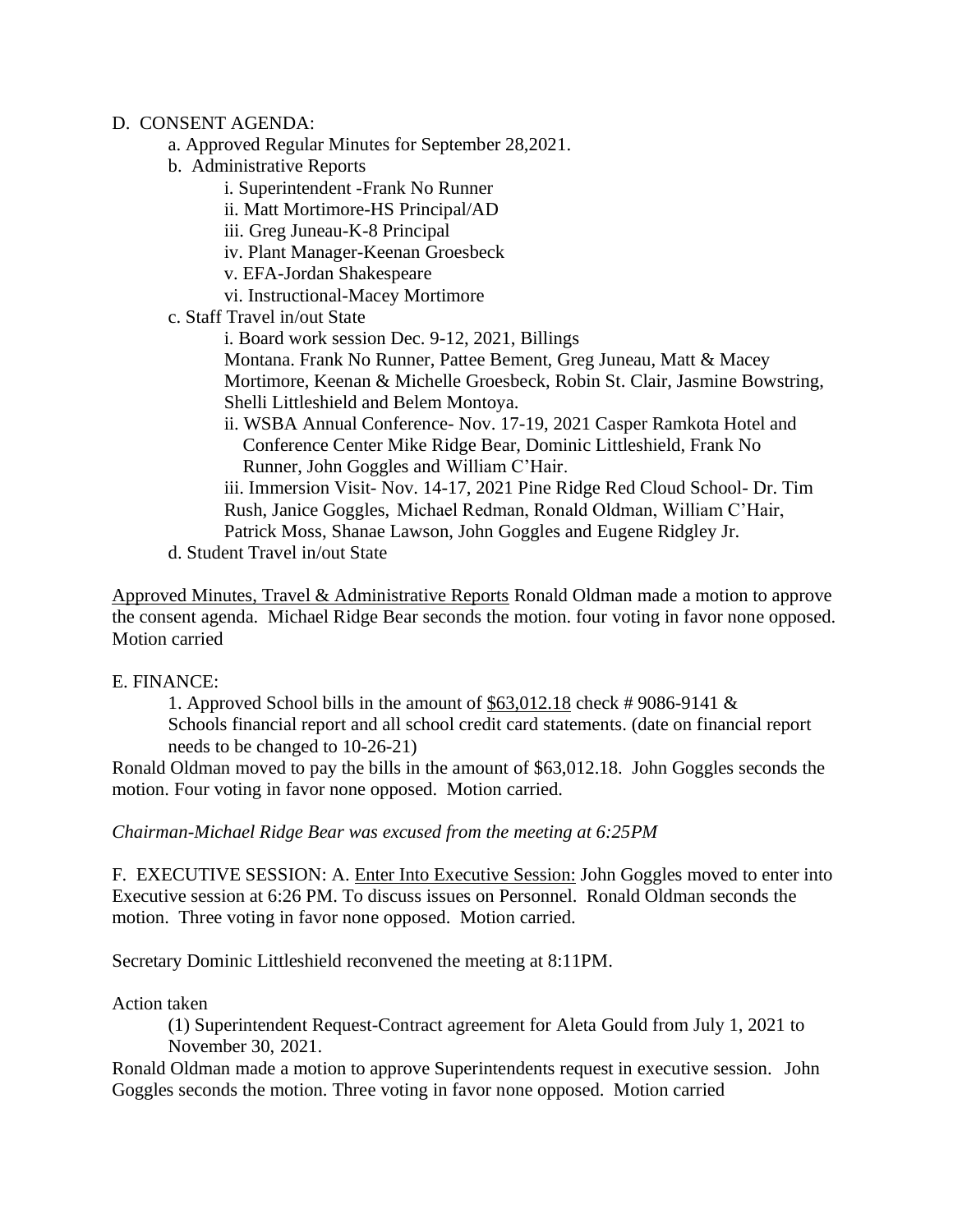(2) Superintendent Request- hourly agreement for Odessa Bowstring from July 1, 2021 to November 30, 2021.

Ronald Oldman made a motion to approve Superintendents request in executive session. John Goggles seconds the motion. Three voting in favor none opposed. Motion carried.

#### G. PERSONNEL:

a. Approved Josette Oldman as a Long Term Substitute. She will work for 30 consecutive days; after 30 consecutive days she will receive certified base salary as a Long-Term Substitute in the amount for \$40,000.00 her salary will retro back to 9/28/21, or until certified teaching position are filled; upon fulfillment of said positions Josette Oldman will be transferred back to paraprofessional pay. *Prorated*

John Goggles made a motion to approve the LTS Contract for Josette Oldman. Ronald Oldman seconds the motion. Three voting in favor none opposed. Motion carried.

b. Approved to hire Julia C'Bearing for the Immersion Para-professional. (9-month position @ \$20 w/Benefits) Job Description attached *Prorated* (pending a successful background check)

Ronald Oldman made a motion to approve the hire of Julia C'Bearing for the Immersion paraprofessional position at \$20 hr. with benefits. John Goggles seconds the motion. Three voting in favor none opposed. Motion carried.

c. Approved reimbursement for college class fees for Odessa Bowstring in the amount of \$153.00 SU 21.

Ronald Oldman made a motion to approve reimbursement for Odessa Bowstring. John Goggles seconds the motion. Three voting in favor none opposed. Motion carried.

d. Approved Jasmine Bowstring for the Middle School Girls BB coaching position for SY 21- 22. Practice started October 11, 2021. *Retro-active*

John Goggles made a motion to approve Jasmine Bowstring as the MS Girls BB coach SY 21- 22. Ronald Oldman seconds the motion. Three voting in favor none opposed. Motion carried.

e. Approve to hire Karen ReturnsToWar as the HS GBB Head Coach SY 21-22. John Goggles made a motion to approve Karen ReturnsToWar as the HS GBB Head Coach. Ronald Oldman seconds the motion. Three voting in favor none opposed. Motion carried.

f. Approved Increase pay rate for Substitute Teacher Rate to \$175 from \$125. ~Increase pay rate for Food Service, Secretary, Maintenance, Bus Drivers, Custodians to \$125 from \$95.

Ronald Oldman made a motion to approve increase of pay rate for all subs. John Goggles seconds the motion. Three voting in favor none opposed. Motion carried

g. Approved Jody Trehearne and Little Raven Oldman for the After School Student Support on Tue. and Wed. from 4-6pm  $(x \# students per day)$  \$500 for first semester each, and \$1000 for second semester.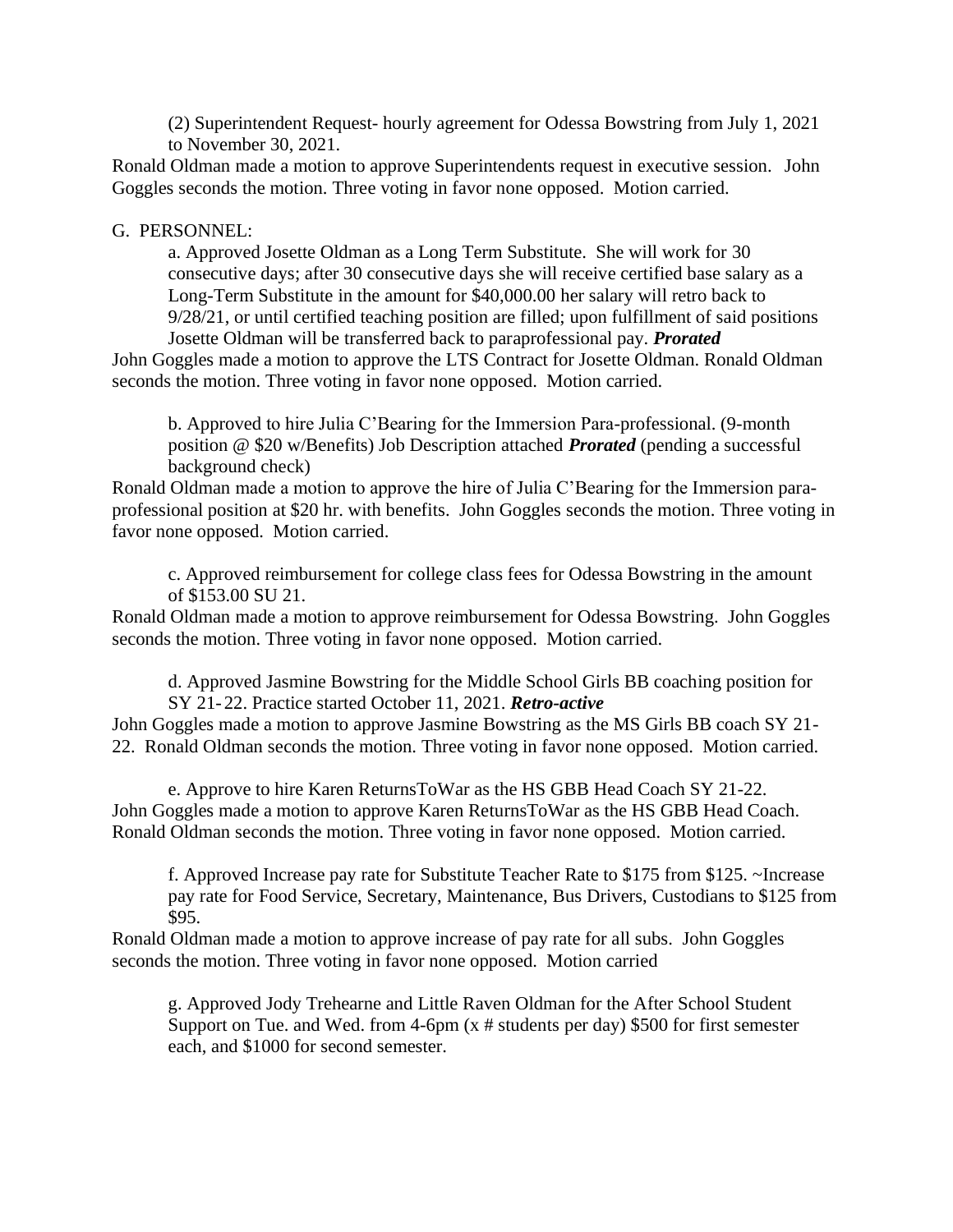John Goggles made a motion to approve after school support for Jody Trehearne and Little Raven Oldman. Ronald Oldman seconds the motion. Three voting in favor none opposed. Motion carried.

h. Approved Darien Barraza for Youth Girls Basketball volunteer SY 21-22. Ronald Oldman made a motion to approve Darien Barraza for the YGBB volunteer. John Goggles seconds the motion. Three voting in favor none opposed. Motion carried.

i. Approved to accept resignation letter from Martin Gonzalez on 11-3-21 last day to receive contract pay.

Ronald Oldman made a motion to approve Martin Gonzalez resignation letter on 11-3-21 being his last day to receive contract pay. Ronald Oldman seconds the motion. Three voting in favor none opposed. Motion carried.

j. Approved to accept resignation letter from Carol Childers on 10/21/2021. John Goggles made a motion to approve the resignation letter from Carol Childers on 10-21-21. Ronald Oldman seconds the motion. Three voting in favor none opposed. Motion carried.

k. Approval for the Job description for the Native Language Immersion program. **TABLED**

H. OLD BUSINESS: None

I. NEW BUSINESS:

a. Approved Christmas Stipend in the amount of \$1400 payable on November 23, 2021 for all employees and Part time will be paid ½.

John Goggles made a motion to approve the Christmas Stipend for employees and PT will be paid 1/2. Ronald Oldman seconds the motion. Three voting in favor none opposed. Motion carried.

b. Approved Pine Cone Vape Sensor.

(invoices are attached)

Ronald Oldman made a motion to approve Vape Sensors. John Goggles seconds the motion. Three voting in favor none opposed. Motion carried.

c. Approved the first reading for the following Financial Policies under Section D: Fiscal Management: (policies attached) *DGC- Handling and Receiving Cash, Checks, Money Order, and Electronic Payments DGD-Depositing and Posting Ordinary Cash Receipts DED-Drawing in Federal Funds DLC-Employee Payroll Deductions DLC-E-Payments Due for Payroll DGE-Posting Irregular Deposits DJH-Encumbrance Transactions DIF-Posting Invoices to Accounts Payable DIG-Payments Under Invoice*